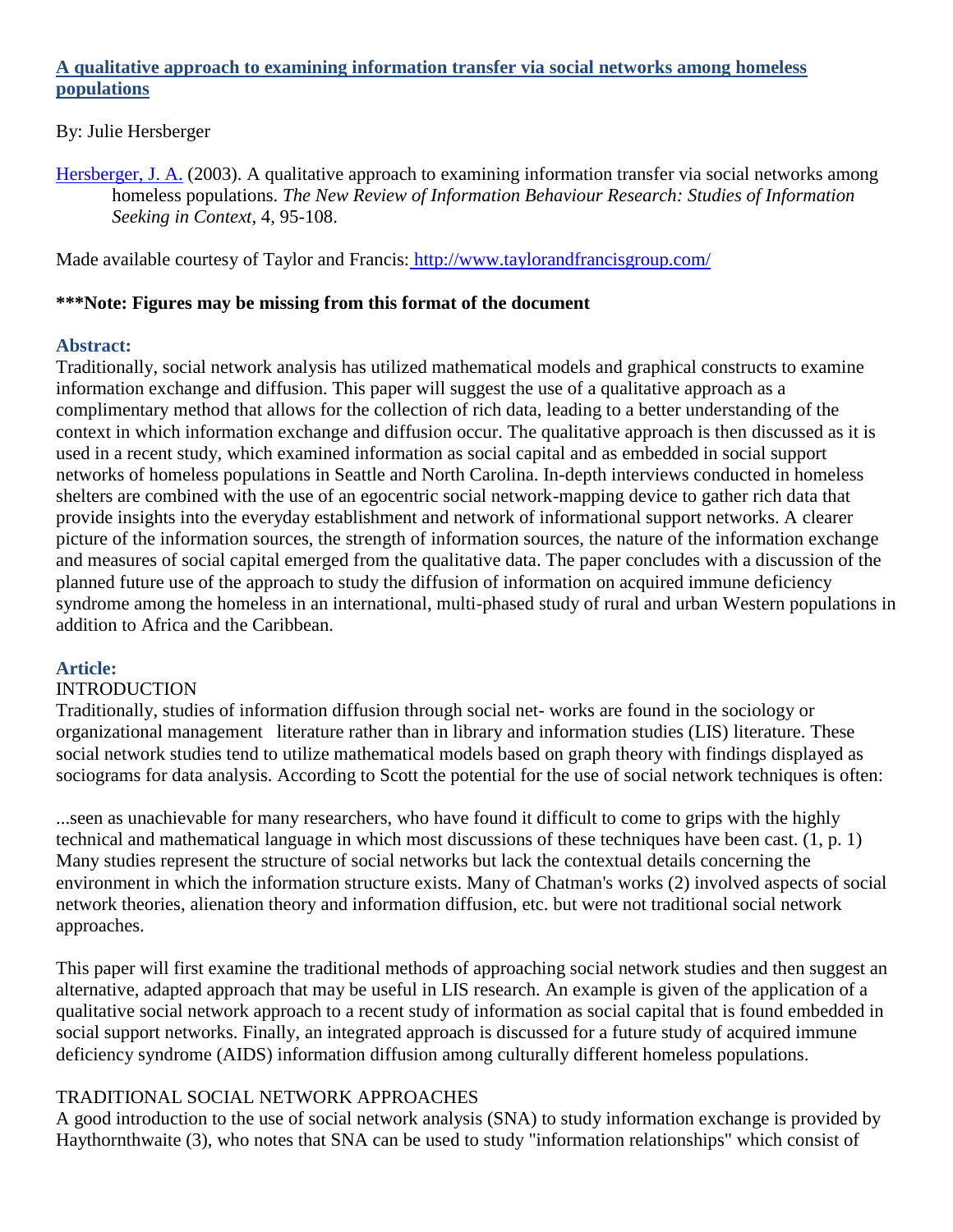"kinds of information being exchanged between whom, and to what extent". While social network scholars debate whether there is a theory of social networking, Scott maintains that:

...social network analysis is an orientation towards the social world that inheres in a particular set of methods. It is not a specific body of formal or substantive social theory. (1, p. 37)

Social network theory examines social relationships of individuals (egocentric networks) at a micro level and, at the macro level, whole networks of communities or groups are studied.

Attribute data, gathered through questionnaires or surveys, are analysed using variable analysis. Relational data examine the links, ties, contacts and connections, etc. and are part of the structure of the network. Some studies also include ideational data (meanings, motives and definitions, etc.), which can be analysed using typological analysis ( 1 ).

Content, direction and tie strength are the three most studied attributes. Content examines the nature of resource exchange. Direction is concerned with the flow of resources and strength usually relates to intensity of relationships (3). Tie strength is a concept based on Granovetter's (4, 5) study of job-seeking information. Strong ties are those in an individual's social network that are emotionally closest. Weak ties are those with whom one has more of an acquaintance relationship. In Granovetter's study, he found that strong tie interactions result in most contacts knowing the same information about job opportunities. Better sources of job-seeking opportunities were weak ties; friends did not know or did not share job information to the same degree that acquaintances did. A discussion of emergent hybrid ties (strong—weak ties) will be addressed in the section of the paper that looks at the application of the qualitative approach.

Other social network components that are frequently studied are centrality of networks, density of networks, cliques, positions, roles and clusters of relationships. All are usually determined quantitatively and then displayed as network diagrams (sociograms), which can be uni-dimensional or multidimensional.

Examples of information diffusion models illustrate the traditional approaches to studying whole networks. K ulkarni and Kumar (6) proposed a model for studying multi-dimensional information diffusion. Infection and epidemic models of diffusion have been adapted to study information diffusion but, whereas one usually recovers from the infection, the models assumed that, in the information arena, once information was spread, the originator no longer retained that information. Also tied to the medical model is the simplistic notion that one either knows information or does not. The researchers note that "multi-valued information can arise both due to its extensiveness (or range) and intensiveness (or depth)" and they developed a non-hierarchical, multivalued model.

Karmeshu and Pathria (7) developed a non-linear model to allow for a systematic analysis of stochastic processes affecting the time rates and patterns of information diffusion. The time evolution of information diffusion can be of importance when applied to organizational studies.

Jackson (8) developed a model based on cognitive dissonance that examined the diffusion of family planning information in low-income areas. Data collected concerning personal attributes, attitudes and social network contacts were used to construct an information diffusion model. Surveys and questionnaires were used as data collection instruments. Thompson (9) developed a deterministic model for examining the diffusion of information in populations with immigration that focused on the rate of diffusion in relation to the size of the populations. However, no information concerning the immigrants under study is related in the paper, the overall environment in which immigrants or the general population are seeking or exchanging information is not provided, and neither does it seem that such data were gathered in the study at all. This begs the question, who are these people? What is the nature of the information being studied?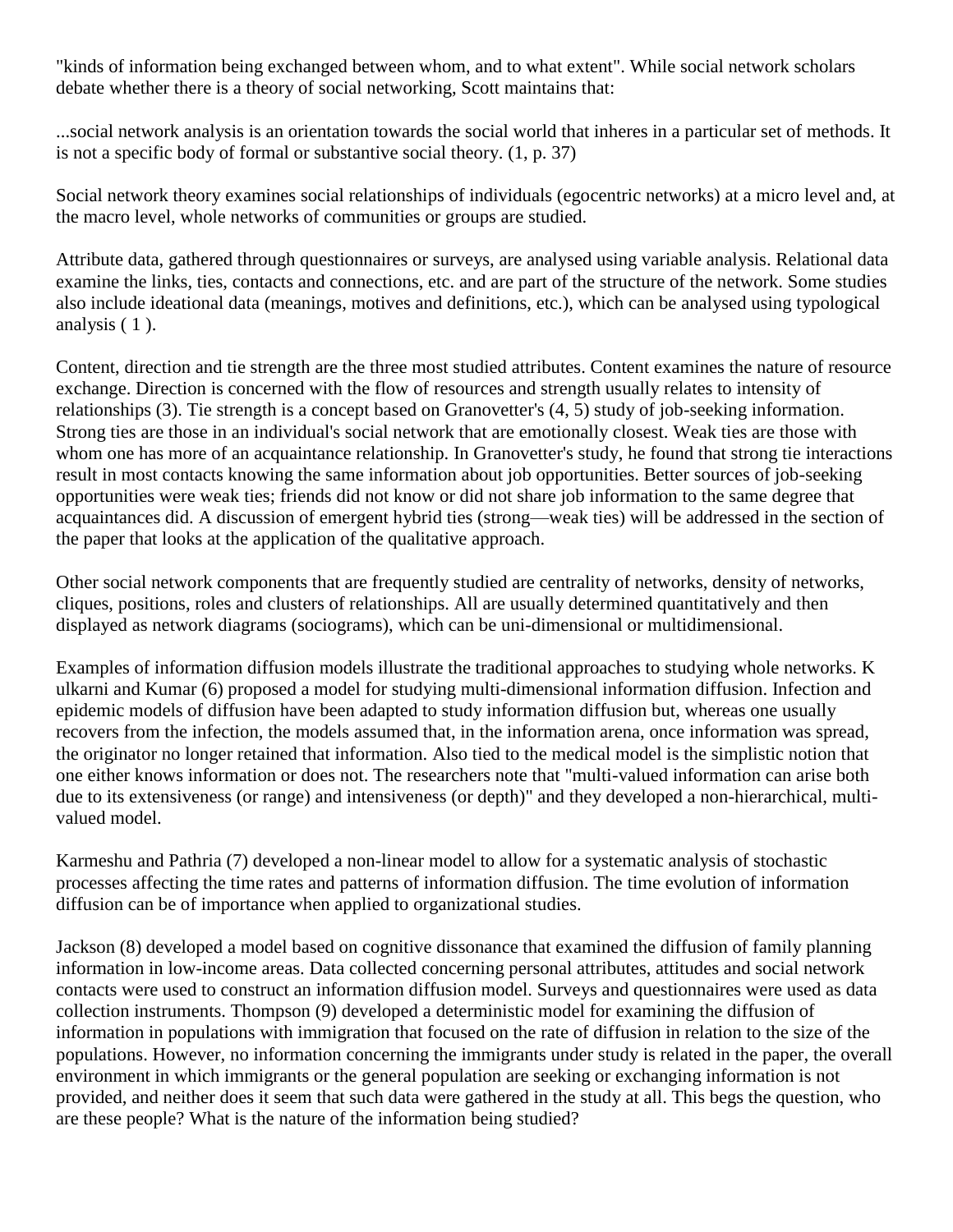In all the previous model formation studies, the context in which information exchange and diffusion occurred is virtually ignored. Such approaches certainly give further understanding into the structure of relational data in terms of information exchange, but the contextual component is absent. The next section advocates an approach that would allow for data to be collected in a way that, when analysed, would provide contextual components for a study that would provide a deeper understanding of the environment in which the social network structure exists.

## A QUALITATIVE APPROACH

One of the first researchers in LIS to use a qualitative approach with SNA to examine information-seeking behaviours and information exchange was Pettigrew (10) in her dissertation on how public health nurses served as information resources to senior citizens. Using traditional fieldwork techniques of on-site visits, various interview approaches and the use of a social network-mapping device, Pettigrew was able to study the information needs and information-seeking behaviours of senior citizens in their dyadic interactions with public health nurses. The social network map used is an adaptation of maps that others have used to collect egocentric network data (Curtis, (11)). The basic map is shown in Figure 1.

The basic map includes four basic quadrants: friends, family, others and neighbours. While these are the usual groups represented in typical social



networks, it can be adapted as needed. For the study discussed in the next section, the homeless do not tend to think in terms of 'neighbours' so the term 'shelter residents' is used in place of neighbours. Informants are instructed by the researcher to place data points on the map depending on the operationalized terms of each study. Pettigrew used the map as part of a post-observation interview study where seniors were asked to identify those who helped them with problems.

The informant then places initials identifying those who either help the most, or on whom they could most depend, in the concentric circles nearest the centre marked 'S' for self. When the data points are in place, the informant is then requested to draw lines between those persons on their map who know each other, or who are 'connected' to each other. Pettigrew used the data to analyse the tie strength of each senior's connectivity and the extent to which each tie provided instrumental assistance.

In her conclusion, Pettigrew stated that: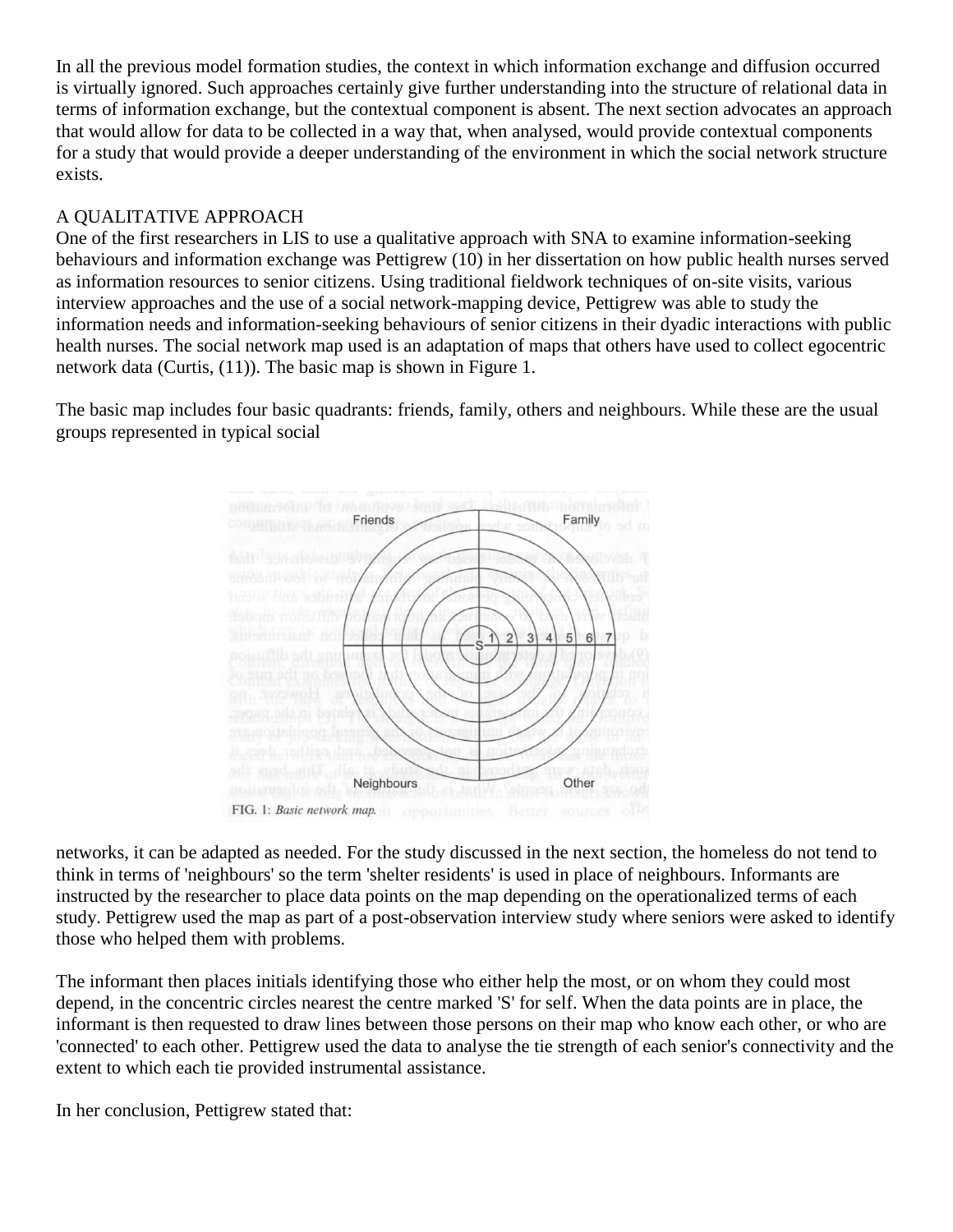Despite repeated calls in the literature, few researchers have chosen to study social networks using qualitative methods. This research demonstrates that qualitative methods can be a powerful means for discerning themes in the social network data that may not emerge through using quantitative methods of data collection and analysis. (10, p. 234)

Pettigrew notes that the advantages of using the social network-mapping tool include the visual representation of an individual's egocentric network, especially in portraying positions and roles held by support providers. The density or connectivity of the individual's network is also easily interpreted. Finally, due to the simple design of the map, senior citizens were able to grasp the process of filling in the map points.

Pettigrew notes some methodological concerns involving the use of the map. One problem is the confusion of distinctions needed, for instance, between neighbours and friends. However, the map does allow for informants to place a data point on the line between 'neighbours' and `friends' which would solve this problem. However, 'others' would not be able to also connect to 'friends', and the implications of this are discussed in the next section. Friends and family tend to be stronger ties while neighbours and others are weaker ties, and the informant can differentiate closeness within these categories by using the concentric circles.

The addition of the social network map to traditional qualitative methods of field site visits, observation and indepth interviews combines to provide a systematic method for studying information exchange and transfer in context. When used in conjunction with theoretical concepts, such as tie strength, density, direction and context, etc., from social network theory, the result can be a much deeper understanding of the information networks of individuals that could lead to better service from information providers.

The next section discusses an adaptation of the qualitative approach to study the flow of information among a targeted information population.

# APPLICATION OF THE APPROACH

In a recent study, Hersberger and Pettigrew (12, 13) adapted the previous approach to examine the concept of information as social capital and how the homeless conceptualize, accrue and use this information capital. Lin (14) frames social capital in classic economic terms, such as investing in social relationships with an expected return on one's investment for the purpose of enhancing instrumental (gaining new or added resources) or expressive (maintaining possessed resources) actions. The concomitant aspects of obligations, 'credit slips, or some other form of quid pro quo are implied. Information exists as an embedded resource in social support networks and, when accessed, could result in improved physical being, improved mental health or improved life satisfaction.

Six research questions were posed:

- 1. What forms of social capital exist within the social support networks of homeless parents (structurally embedded information)?
- 2. How is social capital embedded in the social relations of homeless parents (information opportunity)?
- 3. For which situations do homeless parents utilize their social support networks to access different forms of social capital (action-oriented information use)?
- 4. What forms of social support, particularly informational, are needed, sought, obtained and used by homeless parents?
- 5. What catalysts exist which motivate homeless parents to attempt to gain or gather informational social support?
- 6. What impediments or barriers exist that discourage homeless parents in this process?

Twenty-one homeless parents living in family emergency homeless shelters in Seattle (Washington state) and Greensboro (North Carolina) were interviewed at length at the shelters. The semi-structured interview guide allowed for the researchers to insert probes as warranted to gain rich data concerning the environment in which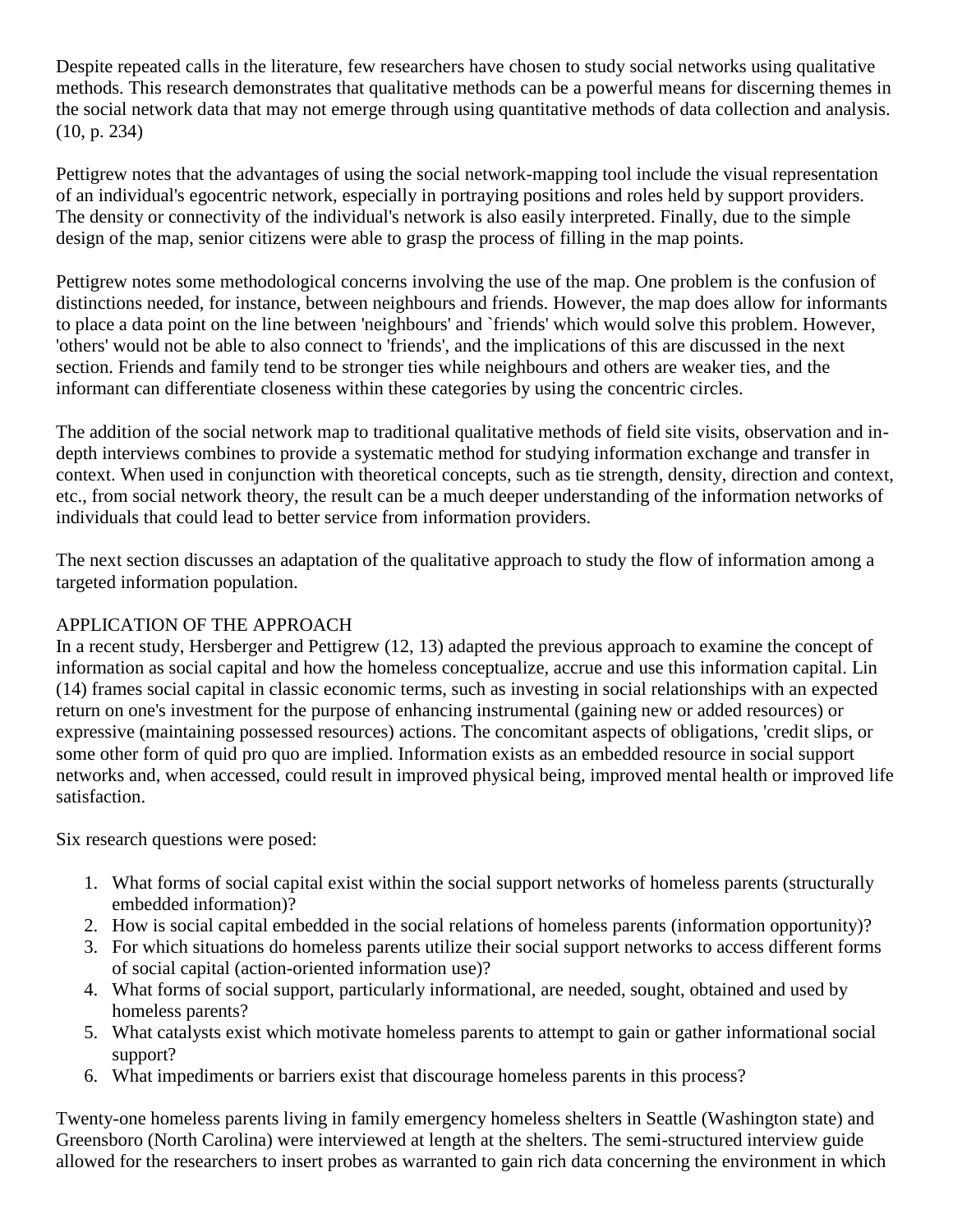these parents were framing information needs and then describing information-seeking behaviour and subsequent information sharing or information use. Interviews were audiotaped to enhance the data analysis process with the exception of one interview where the informant requested not to be taped.

Upon completion of the interview, each informant was asked to fill in the social network map, noting those people who helped them, those who would help them if asked and those whom they had helped either recently or on a regular basis. The nature of the support and/or information exchanged was noted by the informant on the map and by the researcher in notes and was recorded on the audiotape. The relationships between the homeless parents and the people on their maps were then discussed at length. Figure 2 is an example of a low-density, unconnected network.

Intensive data analysis is still ongoing, but some preliminary results have been established. Forms of social capital are primarily embedded in relations with social service staff, and focus primarily on access to



FIG. 2: Example of a low-density, unconnected network.

information, tangible resources and emotional support that can improve current conditions of living for these homeless families. Individuals with whom homeless parents invest in social relations primarily comprise shelter staff, Department of Social Services staff, physicians, church support staff, other shelter residents and bail bondsmen. The study also found that situations for which homeless parents utilize their networks and social capital include:

- finding permanent, stable housing;  $\bullet$
- helping children (health and education, etc.);  $\bullet$
- finding a job;  $\bullet$
- repairing bad credit histories;  $\bullet$
- dealing with substance abuse and domestic violence.

In the interviews, informants consistently considered information as critical and essential in improving one's conditions of daily living. From the interviews, it is also apparent that homeless parents prefer one-on-one, inperson interaction when seeking information, and then want a written record of what they were told. Interestingly, telephone communication was the least preferred method of communication as informants stated they were often put on hold, felt the person on the other end was not paying attention to them and could not assess non-verbal communication cues. Informants further stated that information should be accurate, comprehensive, timely and likely to bring about fast results.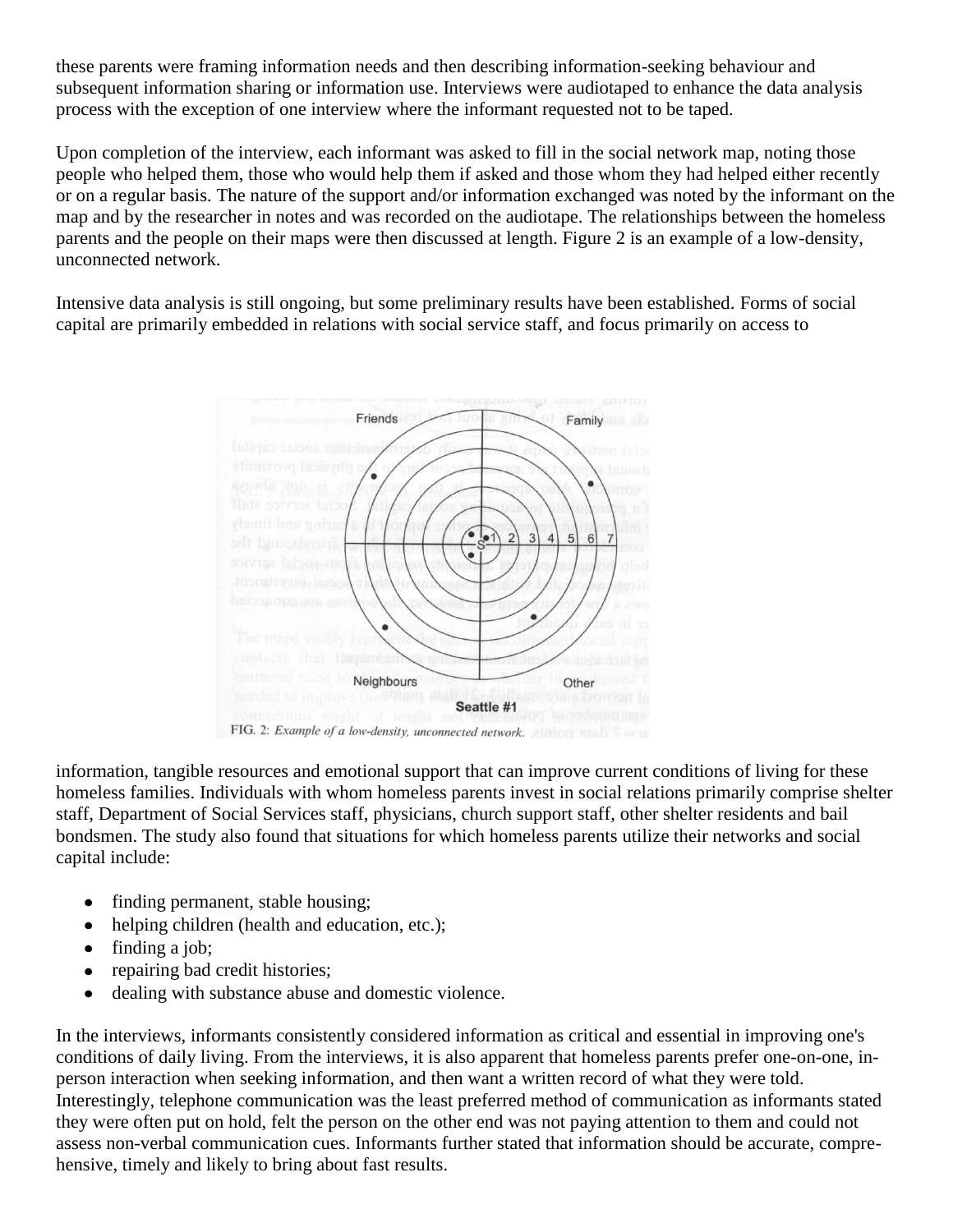From the social network maps it was easily determined that social capital and informational support are accessed according to the physical proximity of network contacts. Also apparent is that reciprocity is not always perceived as a prerequisite to acquiring social capital. Social service staff who provide information, resources or other support in a caring and timely manner are considered strong ties and akin to family or friends, and the amount of help homeless parents anticipate receiving from social service staff is positively associated with the amount of their social investment. Figure 3 shows a low-density network; however, the sources are connected to each other in each quadrant.

The following are also evident from looking at the maps.

- Social networks are small, 3-21 data points.
- Average number of points  $= 10$ .  $\bullet$
- Mean  $= 7$  data points.



- Social networks are sparse, unconnected.
- Seattle networks were larger (6-21, 11 average).
- Greensboro networks were smaller (3-13, 9 average).
- Points are in close proximity to centre.

The maps visibly represent the sparse, unconnected social support network contacts that these homeless parents have developed. However, what mattered most to the informants was whether they received the resources needed to improve their daily living situations. Some felt that more network connections might or might not necessarily improve their chances of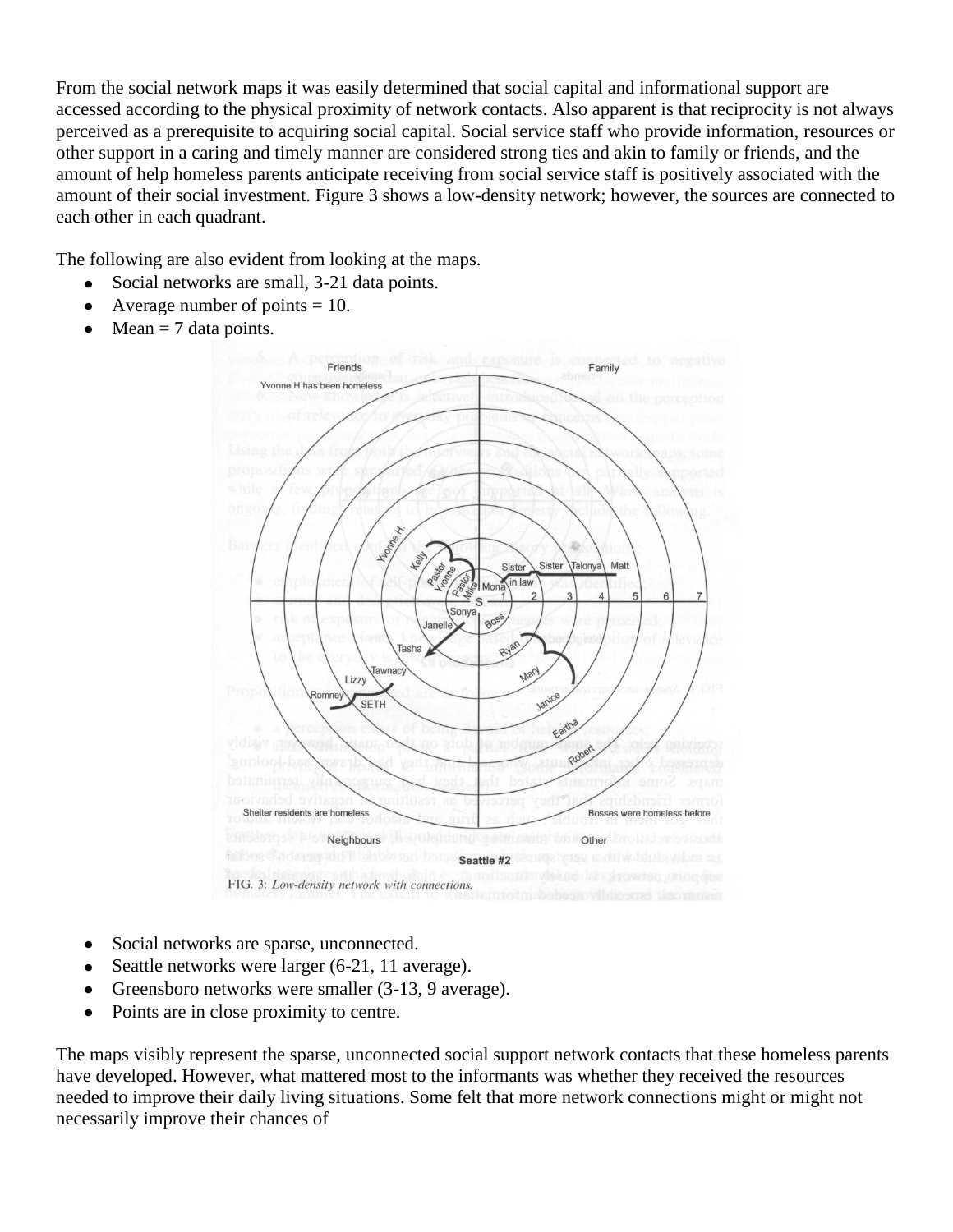

receiving help. The small number of dots on their maps, however, visibly depressed other informants, who said that they had drawn 'sad-looking' maps. Some informants stated that they had purposefully terminated former friendships that they perceived as resulting in negative behaviour that 'got them in trouble', such as drug and alcohol use, violent and/or abusive relationships and remaining unemployed, etc. Figure 4 represents an individual with a very sparse, unconnected network. This person's social support network is barely functional, which limits the acquisition of resources, especially needed information.

Another analytical framework that is proving useful for assessing the data is to overlie Chatman's theory of information poverty (15). Six propositions are stated.

- 1. A perception exists of being devoid of helpful resources.
- 2. Class distinction plays a partial role. Outsiders withhold privileged access to information.
- 3. Self-protective behaviour is used in response to social norms.
- 4. Secrecy and deception are self-protecting mechanisms related to mistrust regarding the interest or ability of others to provide useful information.
- 5. A perception of risk and exposure is connected to negative consequences that outweigh benefits.
- 6. New knowledge is selectively introduced based on the perception of relevance to everyday problems or concerns.

Using the data from both the interviews and the social network maps, some propositions were supported. Other propositions are partially supported while a few propositions are not supported at all. While analysis is ongoing, findings relating to information poverty include the following.

Barriers identified confirm the following theory propositions:

- employment of self-protective behaviour was identified;  $\bullet$
- secrecy and deception were invoked;
- risk of exposure or negative consequences were perceived;
- acceptance of new knowledge based on the perception of relevance to the everyday is also apparent.

Propositions not supported are as follows:

a perception exists of being devoid of helpful resources;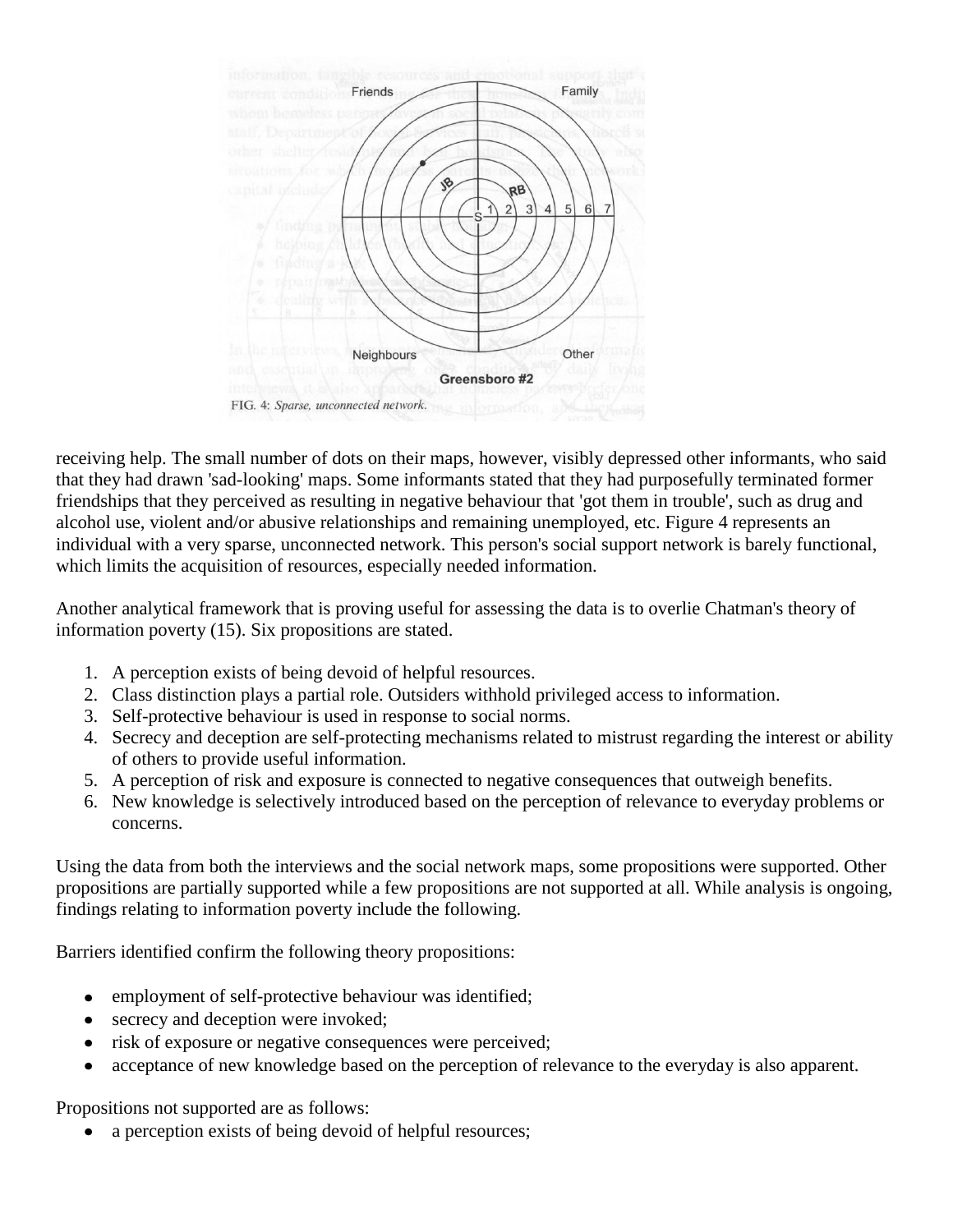class distinction plays a partial role, with outsiders holding privileged access to information (some informants considered themselves information insiders).

Further data analysis will provide clearer insights into the use of social networks to gain valuable information, which, in turn, is linked to gaining needed resources which result in both instrumental and expressive gains for homeless families. The extent to which information poverty and the status of information insider or outsider roles play a part in information seeking will become more apparent with a more detailed analysis.

An interesting finding which the researchers intend to pursue involves the perception of hybrid ties, rather than the normal strong or weak tie designations. Homeless parents consistently placed shelter, social service staff and others who provide needed information, and especially information linked to valuable resources, in the 'friends' quadrant of the map. Generally, such network linkages are not normally operationalized by scholars as strong ties but the homeless in this study did designate them in this way.. The provision of support seems to be perceived as 'caring' and, thus, social service staff are viewed as friends rather than service providers.

There exists a perception that these ties will continue to provide assistance in the manner usually associated with strong ties. Another preliminary finding that has implications for the use of the social network map is the pattern that is emerging where the homeless tend to focus on ties that are current, close and in physical proximity. These contacts are perceived as holding access to useful resources but informants did not regard network members who are unavailable due to geographical distance as being informational or resource supports.

A clear picture is emerging of the sparse information networks of the homeless, and their perception of the value of information and information through the use of qualitative methods of in-depth interviewing and the use of a simple social network map, sources and whether information poverty plays a role in the efforts of this population to activate resources that will aid them in improving everyday living conditions.

## AN INTEGRATED APPROACH

Whole network studies often lack contextual details useful for understanding the environment in which information exchange and transfer occur. Egocentric network approaches often lack the 'big picture' of how the individual and his or her contacts are connected to larger groups of others.

Thus, it seems that conducting a study using an integrated design could be an advantageous approach. Combining an egocentric model with the use of the more traditional surveys or questionnaires would seem to be more complementary than conflicting. Such an approach would certainly increase the research workload but, by including multiple researchers, the workload would be lessened and the use of diverse research skills should improve the final product. The work of Wellman (16) with information networks on the Web and other studies might be useful to examine. As a founding member of the International Network of Social Network Analysis, Wellman is on the cutting edge of SNA and publishes in many fields, including LIS.

Currently, a study is being designed which would examine the diffusion of AIDS information throughout homeless populations. The study is international and multi-phased in scope. A pilot study is planned to study AIDS information diffusion via social networks among the rural homeless and the rural poor to test combining methods. The second phase of the project would then involve replicating the study, with methodological improvements, in large urban cities in Canada and the USA. The third phase of the study would replicate both the rural and urban approaches to study the flow of AIDS information via social networks in Africa and the Caribbean. It is anticipated that some of the mathematical models of information diffusion, based on epidemic or contagion models discussed earlier, might prove useful when studying the whole network structures of AIDS information diffusion.